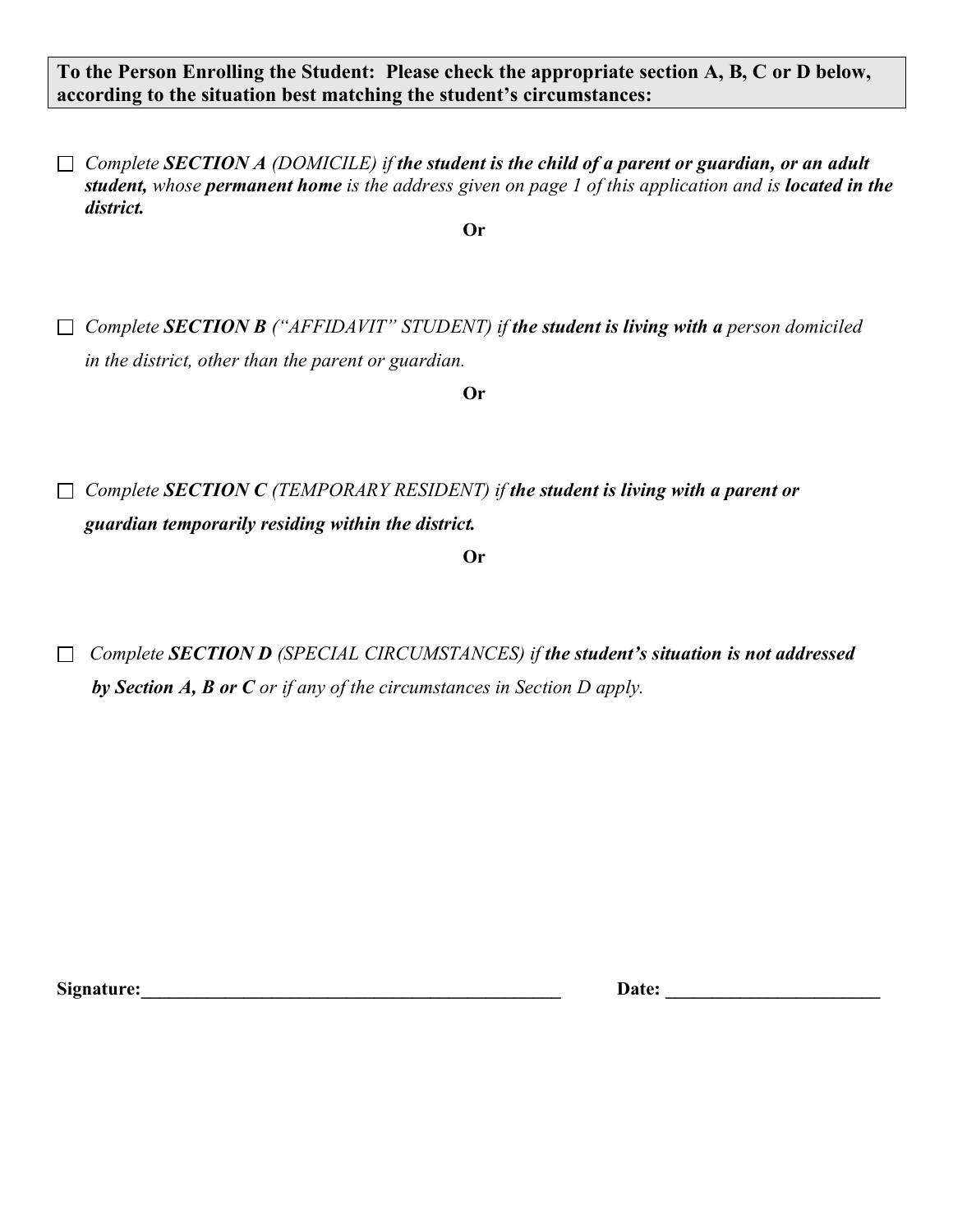| <b>SECTION A (DOMICILE):</b> Complete this section if the student is the child of a parent or guardian, or an<br>adult student, whose permanent home is the address given on page 1 of this application and is located in the<br>district. If you are the student's guardian, or will be the guardian of a student from out of state following<br>expiration of the required 6-month waiting period, you will be asked to provide official papers proving<br>guardianship. You will not be asked to produce "affidavit student" proofs of the type requested in Section B<br>below. |
|-------------------------------------------------------------------------------------------------------------------------------------------------------------------------------------------------------------------------------------------------------------------------------------------------------------------------------------------------------------------------------------------------------------------------------------------------------------------------------------------------------------------------------------------------------------------------------------|
| How long have you lived in this home?<br><u>Letting</u> the state of the state of the state of the state of the state of the state of the state of the state of the state of the state of the state of the state of the state of the                                                                                                                                                                                                                                                                                                                                                |
| Do you have any present intention of moving from this home? If so, when and to where?                                                                                                                                                                                                                                                                                                                                                                                                                                                                                               |
| Do you have residences(s) elsewhere, and, if so, where are they and when do you live there?                                                                                                                                                                                                                                                                                                                                                                                                                                                                                         |
| Please list four forms of proof (see attached list) you will provide to demonstrate that the address given on page<br>1 of this application is your permanent home.                                                                                                                                                                                                                                                                                                                                                                                                                 |
| 2.                                                                                                                                                                                                                                                                                                                                                                                                                                                                                                                                                                                  |
| 3.                                                                                                                                                                                                                                                                                                                                                                                                                                                                                                                                                                                  |
|                                                                                                                                                                                                                                                                                                                                                                                                                                                                                                                                                                                     |
| If the student's parents are domiciled in different districts, regardless of which parent has custody, please answer<br>the following questions:                                                                                                                                                                                                                                                                                                                                                                                                                                    |
| Is there a court order or written agreement between the parents designating the district for school attendance, and<br>if so, where does it require the student to attend school? (You will be asked to provide a copy of this document.)                                                                                                                                                                                                                                                                                                                                           |
| Does the student reside with one parent for the entire year? If so, with which parent and at what address?                                                                                                                                                                                                                                                                                                                                                                                                                                                                          |
| <u> 1989 - Johann Barn, mars ann an t-Amhain ann an t-Amhain ann an t-Amhain ann an t-Amhain an t-Amhain ann an t-</u><br>If not, for what portion of time does the student reside with each parent and at what addresses?                                                                                                                                                                                                                                                                                                                                                          |
| (Continued)                                                                                                                                                                                                                                                                                                                                                                                                                                                                                                                                                                         |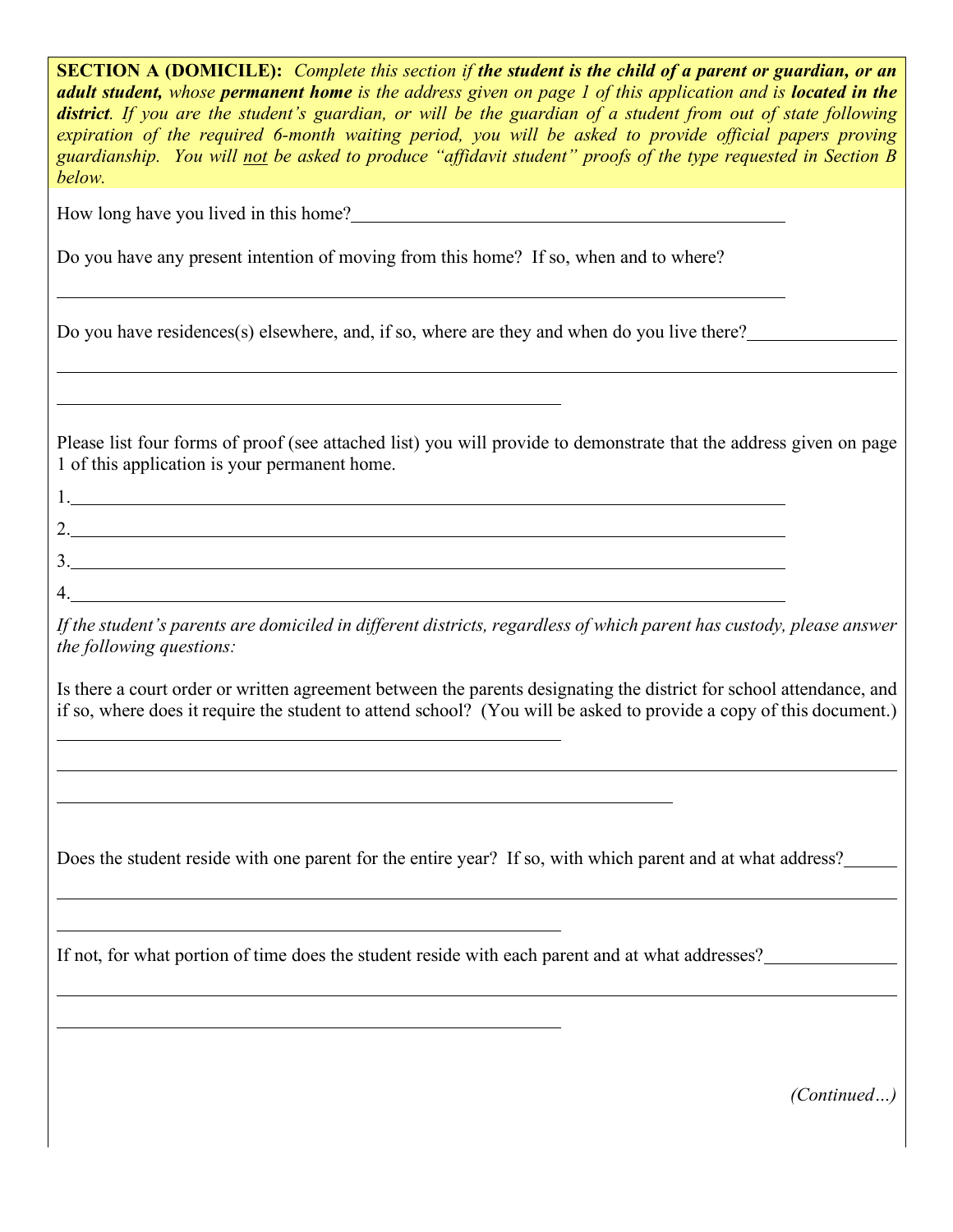## **SECTION A (DOMICILE) CONTINUED:**

If the student lives with both parents on an equal-time, alternating week/month or other similar basis, with which parent did the student reside on the last school day prior to October 16 preceding the date of this application?

*Please note: No district is required, as a result of being the district of domicile for school attendance purposes where a student lives with more than one parent, to provide transportation for a student residing outside the district for part of the school year, other than transportation based upon the home of the parent domiciled within the district to the extent required by law.*

If you are claiming to be an emancipated student, are you living independently in your own permanent home in the district? If yes, please describe the proofs you will provide, in addition to those demonstrating domicile, to demonstrate that you are not in the care and custody of a parent or guardian.

*Please note: Under New Jersey law, where a dwelling is located within two or more local school districts, or*  bears a mailing address that does not reflect the dwelling's physical location within a municipality, the district *of domicile for school attendance purposes is that of the municipality to which the resident pays the majority of his or her property tax, or to which the majority of property tax for the dwelling in question is paid by the owner of a multi-unit dwelling.*

## **END OF SECTION A**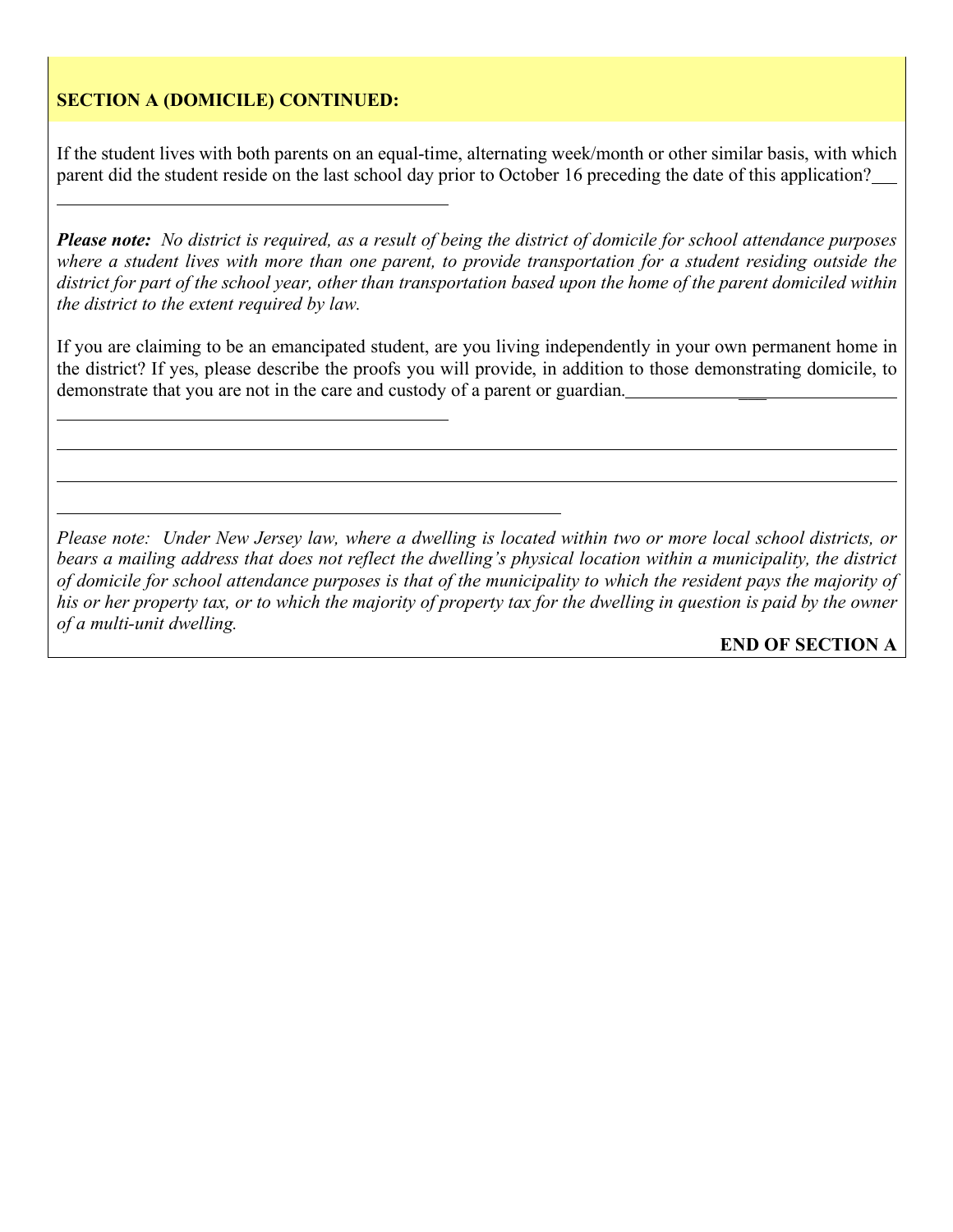**SECTION B ("AFFIDAVIT" STUDENT):** *Complete this section if the student is living with a person domiciled in the district, other than the parent or guardian.* 

Is the person domiciled in the district, supporting the student without remuneration as if the student were his or her own child, keeping the student for a longer time than the school term and assuming all personal obligations for the student relative to school requirements? Please explain.

(You will be asked to file a sworn statement, along with a copy of the person's lease if a tenant, or a sworn landlord's statement if a tenant without written lease.)

Students are not eligible to attend school as "affidavit" students unless the student's parent or guardian is not capable of supporting or providing care for the student due to family or economic hardship, and unless it is clear that the student is not living in the district solely for purposes of receiving a public education there. Please explain the circumstances applicable in this case, with special attention to the parent/guardian's family and/or economic hardship. (The parent/guardian will be required to file a sworn statement with documentation to support the claims made.)

*Please note: A student will not be considered ineligible because required sworn statements(s) cannot be obtained, so long as evidence is presented that the underlying requirements of the law are being met.*

*A student will not be considered ineligible when evidence is presented that the student has no home or possibility of school attendance other than with a non-parent district resident who is acting as the sole caretaker and supporter of the student.* 

*A student will not be considered ineligible solely because a parent or guardian provides gifts or limited contributions, financial or otherwise, toward the welfare of the student, provided that the resident keeping the student receives no payment or other remuneration from the parent or guardian for the student's actual housing and support. Receipt by the resident of social security or other similar benefits on behalf of the student do not render a student ineligible.* 

*It is not necessary that guardianship or custody be obtained before a student will be considered for enrollment on an "affidavit" basis.* 

**END OF SECTION B**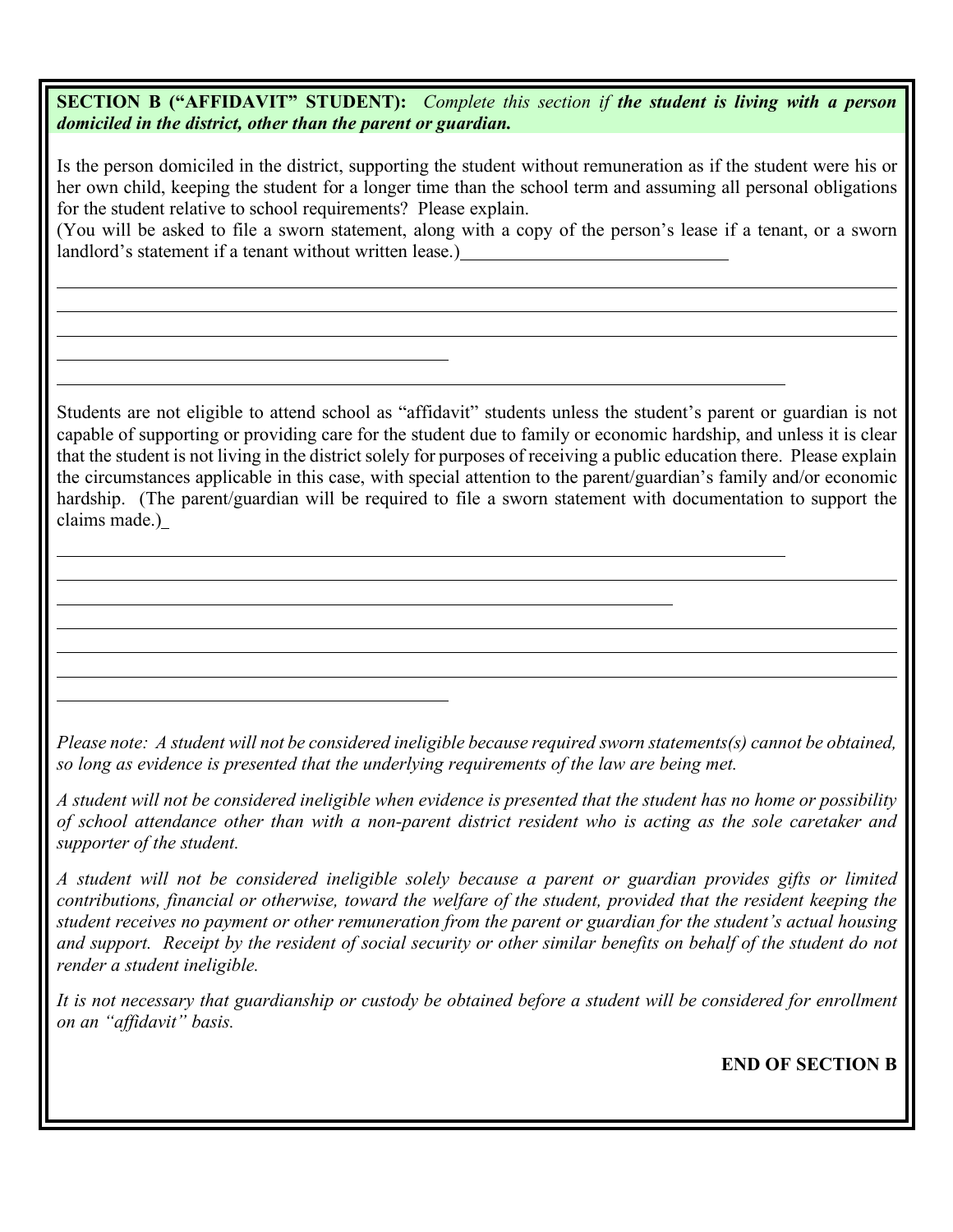**SECTION C (TEMPORARY RESIDENT):** *Complete this section if the student is living with a parent or guardian temporarily residing within the district, even if the parent has a domicile elsewhere.* 

How long have you lived in this residence?

Do you have a domicile or residences(s) elsewhere, and, if so, where are they and when do you live there?

Please list four forms of proof (see attached list) you will provide to demonstrate that you are residing at the address given on page 1 of this application, and that such residence is not solely for the purpose of the student attending school in the district.

1.

2.

4.

Please note: Under New Jersey law, where a dwelling is located within two or more local school districts, or bears a mailing address that does not reflect the dwelling's physical location within a municipality, the district of domicile for school attendance purposes is that of the municipality to which the resident pays the majority of his or her property tax, or to which the majority of property tax for the dwelling in question is paid by the owner of a multi-unit dwelling.

3.

*If the student's parents are domiciled in different districts, regardless of which parent has custody, please answer the following questions:* 

Is there a court order or written agreement between the parents designating the district for school attendance, and if so, where does it require the student to attend school? (You will be asked to provide a copy of this document.)

Does the student reside with one parent for the entire year? If so, with which parent and at what address?

If not, for what portion of time does the student reside with each parent and at what addresses?

*(Continued……)*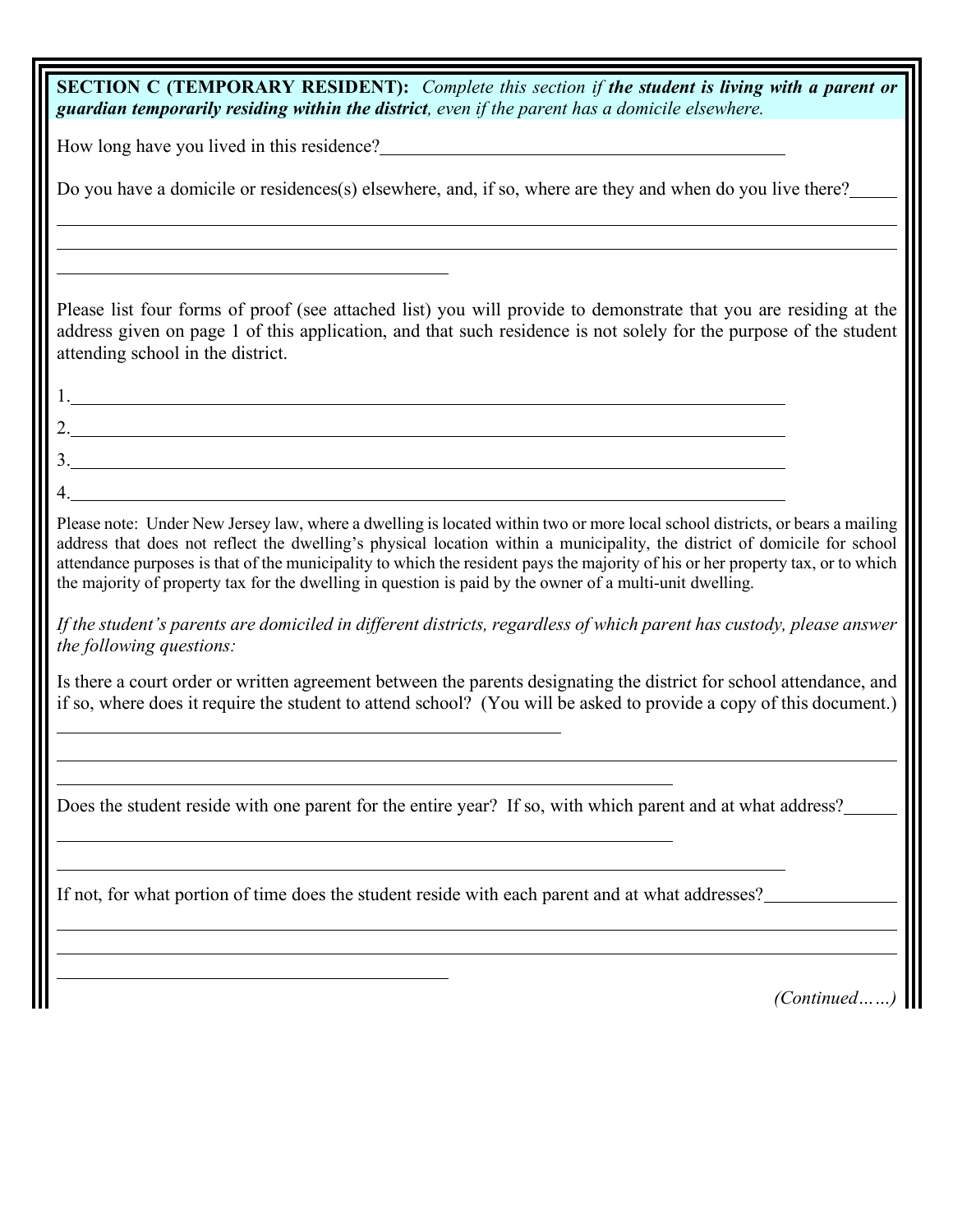## **SECTION C (TEMPORARY RESIDENT) CONTINUED:**

If the student lives with both parents on an equal-time, alternating week/month or other similar basis, with which parent did the student reside on the last school day prior to October 16 preceding the date of this application?

*Please note: No district is required, as a result of being the district of temporary residence for school attendance purposes where a student lives with more than one parent, to provide transportation for a student residing outside the district for part of the school year, other than transportation based upon the home of the parent residing within the district to the extent required by law.*

## **END OF SECTION C**